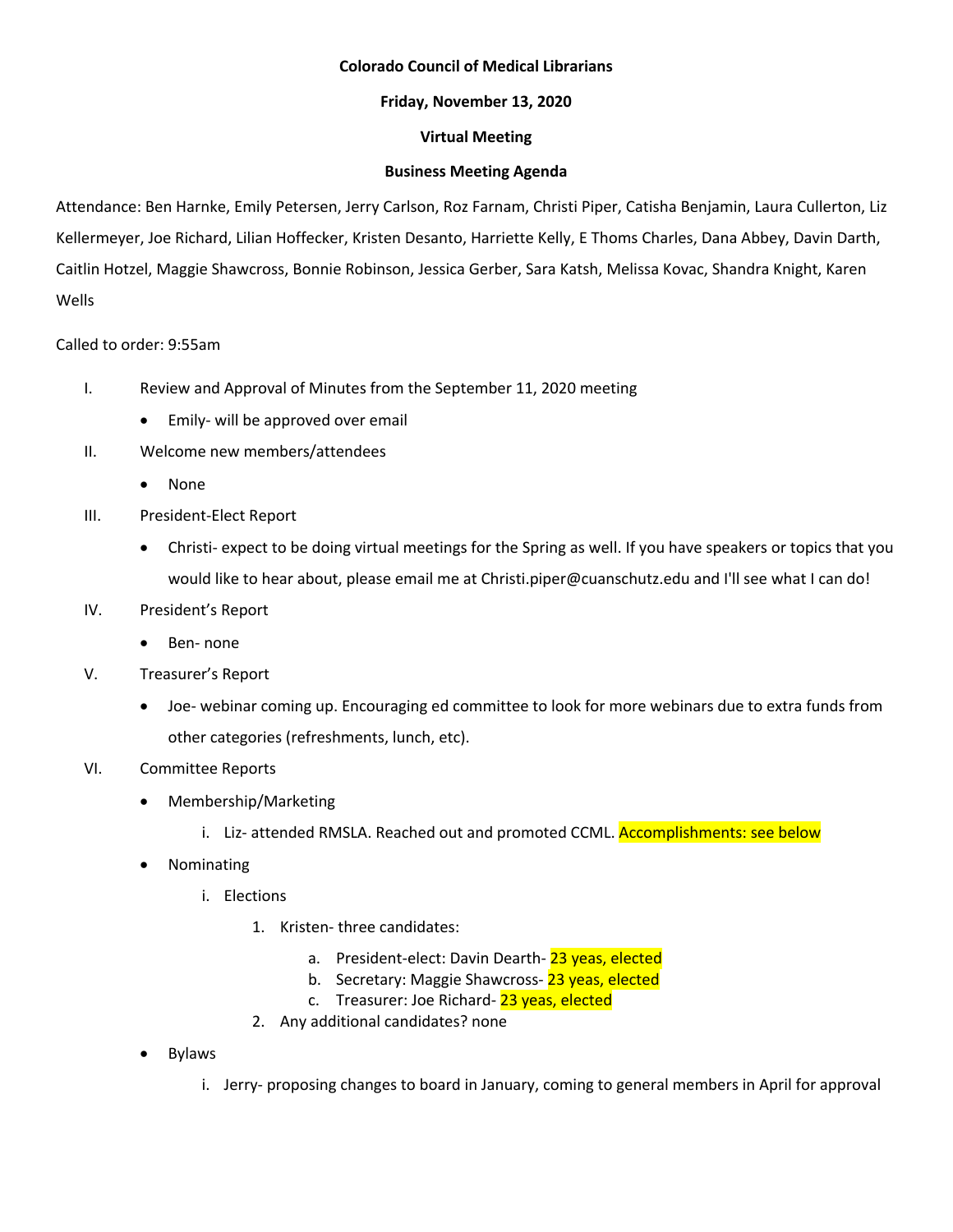- **Education** 
	- i. Survey
		- 1. Melissa K.- please take the education survey that went to the listserv. Only 16 responses so far
- Internet
	- i. Laura- final reminder going out on Nov  $18<sup>th</sup>$ . Final date to migrate on Nov 30, 2020. Send email if you are having trouble or have questions.
- Social Media
	- i. Catisha- Catisha has returned as chair. Looking to start sharing more. Ed survey was posted to Facebook page. Please reach out with post ideas.
- Awards
	- i. Elizabeth- No nominations for Library Champions award so no award for 2020. Lilian has been recognized with the retirement award. She will receive a \$50 gift card.
- **Archives** 
	- i. Jessica- in the middle of migration. Looking to pick new software. Please contact her if you have links that may need updating. Please send anything related to CCML to the archives
- VII. Old Business
	- None
- VIII. New Business
	- None
- IX. Next Meeting will be February 12, 2021

#### Adjourned: 10:34 am



November 2020 **CCML Membership Accomplishments** 

#### Congratulations to those that presented at the 2020 Joint MCMLA/Midwest Chapter meeting!

- Jessica Gerber presented a lightening talk about Mountain Scholar.  $\bullet$
- Kristen DeSanto presented a lightening talk about using an Excel template to aid in search strategies.  $\bullet$
- Liz Kellermeyer had a paper presentation about an NNLM MCR grant she received to bring diversity and inclusion programing and books to National Jewish Health.
- Sam Kennefick presented a poster, with co-authors Lilian Hoffecker and Cecelia Vetter, about the library Covid LibGuide.
- Maggie Shawcross presented a poster, with co-authors Yumin Jiang, Shandra Knight, Jennifer Brady, Brenda Linares, and Emily Vardell presented a poster on a survey they coladucted as the MCMLA Diversity & Inclusion Task force.